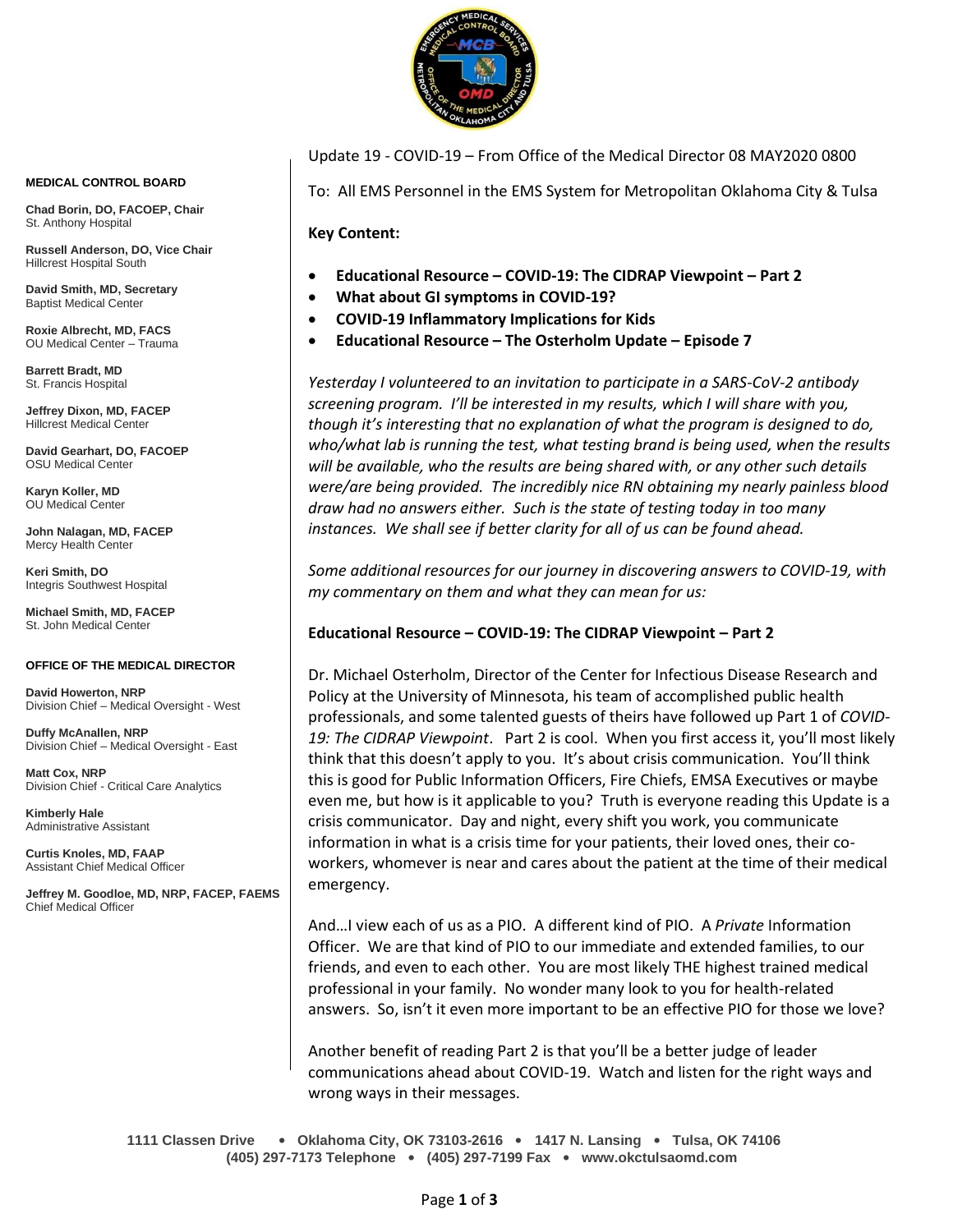You'll learn who to put some trust in…or not. And that's **always** valuable knowledge to have when times get tough.

Check out this interesting Part 2 here: [https://www.cidrap.umn.edu/sites/default/files/public/downloads/cidrap](https://www.cidrap.umn.edu/sites/default/files/public/downloads/cidrap-covid19-viewpoint-part2.pdf)[covid19-viewpoint-part2.pdf](https://www.cidrap.umn.edu/sites/default/files/public/downloads/cidrap-covid19-viewpoint-part2.pdf)

# **What about GI symptoms in COVID-19?**

While we historically (okay, history in this case being defined as weeks!) have come to equate COVID-19 with respiratory, respiratory, respiratory…remember that viral illnesses often have a way of humbling us all in the diagnosing business by presenting with a multitude of symptom possibilities. We've said from the earliest days that gastrointestinal symptoms of nausea, vomiting, and/or diarrhea could be found in some COVID-19 patients. We based this on observations reported from both Wuhan and Seattle. Some internal medicine resident physicians noted a concerning pattern of GI complaints in their COVID-19 positive patients in Boston and decided to do a formal study.

It's still wise to have your respiratory and fever radars up and running, but additionally a note of caution from a study from Brigham and Women's Hospital and Harvard Medical School. Looks like GI symptoms are more prevalent than initially thought and sometimes the prominent symptoms, not just secondary to respiratory ones. This is a nice summary of the findings as reported by Reuters[: https://www.reuters.com/article/health-coronavirus-gi-symptoms](https://www.reuters.com/article/health-coronavirus-gi-symptoms-idUSL1N2CI1ZR)[idUSL1N2CI1ZR](https://www.reuters.com/article/health-coronavirus-gi-symptoms-idUSL1N2CI1ZR)

Now, what do you and I do with this information? Does this mean that suddenly anyone that says they are nauseated that we need to stop, back up 6 feet, put on our "MEGG" (N-95 or higher mask, eye shield, gown/raincoats, gloves) and treat as COVID-19 until proven otherwise. No. It does mean that when someone says they are nauseated, or have been vomiting or have diarrhea…well, tell me more. Did you eat 2-day old unrefrigerated chicken a couple of hours before these symptoms? I think we have BAD CHICKEN-20 to blame, not COVID-19. Most likely safe to continue with universal precautions. On the other hand, what if the history was also a fever, and working in a hospital ICU or a nursing home or any place of business where multiple COVID-19 positive persons have been recently diagnosed? Now, we should add some extra PPE for the remainder of care and transport. This study like so many others just reminds us to be good detectives, always searching for the important medical clues to keep our patients safe and us too!

It's admittedly a very gray world. We can't make it all black and white. I'm going to share with you The Risk Rule. It's one I named in honor of Dr. Gregory Risk, an emergency physician two years ahead of me in training at Methodist Hospital of Indiana in Indianapolis in the mid-1990s. As an intern in emergency medicine, I was eager to learn it all and learn it fast. Un huh. Still learning, but that's another story. The wise Dr. Risk took me under his wing, sharing this simple, profound fact that I'll now teach you: When you read all these fancy studies, it's % this and % that. That's how it goes when you're describing hundreds, maybe thousands of people and their symptoms. Any one person though? They either 0% DON'T have the disease of interest (like COVID-19) or they 100% DO have the disease. I've obviously never forgotten that. Profound. Remember education is often at the fingertips of your colleagues. Soak it in. The Risk Rule has helped me countless times in EMS and emergency medicine. I may not have the definitive test result at the time I'm treating the patient, but I can't give them 36% treatment for a tension pneumothorax or 71% treatment for a STEMI. I best treat 100% for what I genuinely believe they have at the time I can treat them. Sometimes you'll be wrong and so will I. Most of the time we'll be spot on and that's how our patients survive and heal. It's also how we can stay as safe as possible with smart choices in PPE. Okay, hopefully enough said to put those GI numbers in perspective to be of help to you.

# **COVID-19 Inflammatory Implications for Kids**

While the good news continues to be that COVID-19 is not impacting children and adolescents to the same severity as adults, there is a subset of pediatric patients with concerning sequelae (complications) from the inflammatory response that the immune system sets off in reaction to the SARS-CoV-2 virus. Pediatric specialists have long known about